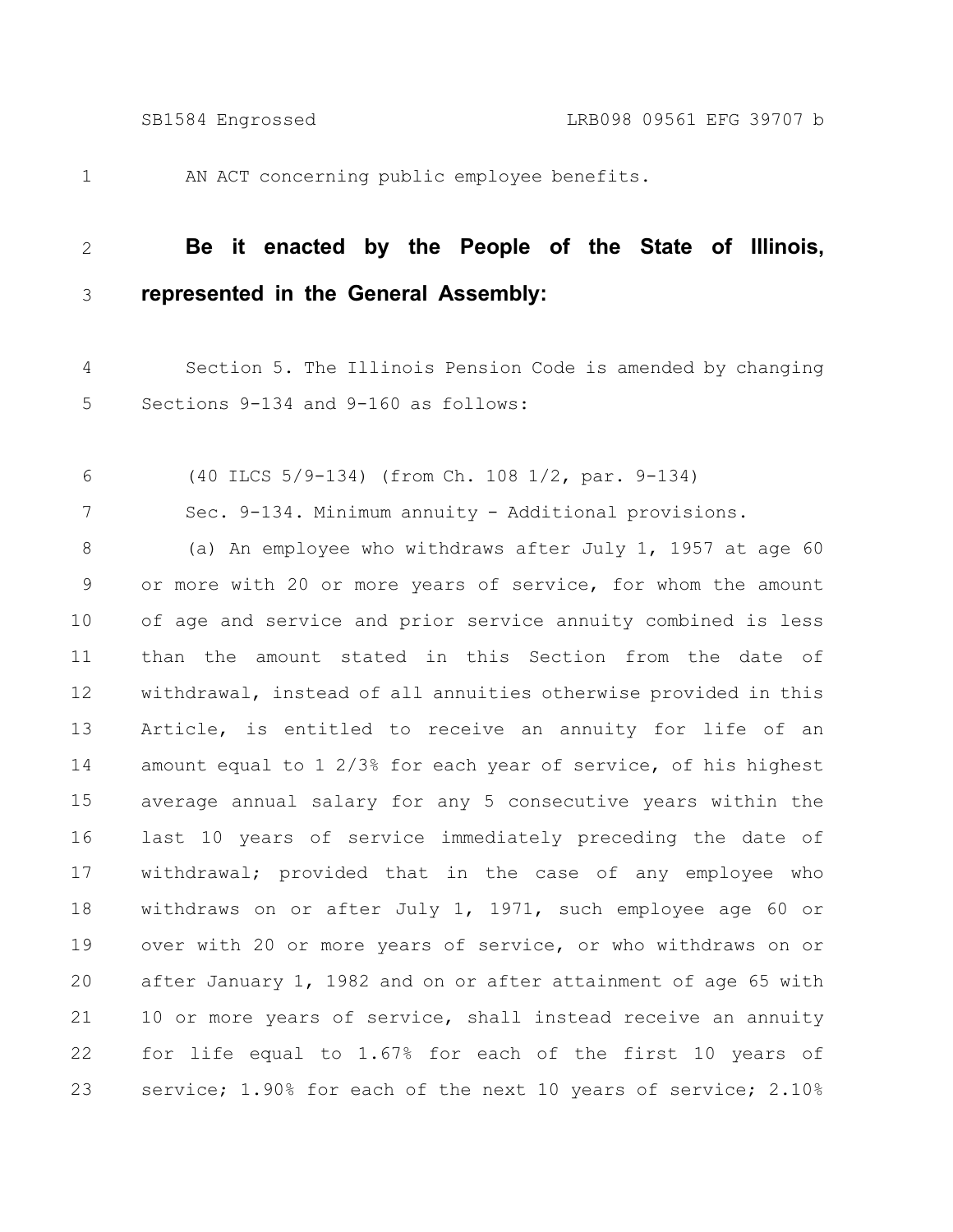SB1584 Engrossed - 2 - LRB098 09561 EFG 39707 b

for each year of service in excess of 20 but not exceeding 30; and 2.30% for each year of service in excess of 30, based on the highest average annual salary for any 4 consecutive years within the last 10 years of service immediately preceding the date of withdrawal. 1 2 3 4 5

An employee who withdraws after July 1, 1957, but prior to January 1, 1988, with 20 or more years of service, before age 60 is entitled to annuity, to begin not earlier than age 55, if under such age at withdrawal, as computed in the last preceding paragraph, reduced 1/2 of 1% for each full month or fractional part thereof that his attained age when annuity is to begin is less than 60 to the end that the total reduction at age 55 shall be 30%, except that an employee retiring at age 55 or over but less than age 60, having at least 35 years of service, shall not be subject to the reduction in his retirement annuity because of retirement below age 60. 6 7 8 9 10 11 12 13 14 15 16

An employee who withdraws on or after January 1, 1988, with 20 or more years of service and before age 60, is entitled to annuity as computed above, to begin not earlier than age 50 if under such age at withdrawal, reduced 1/2 of 1% for each full month or fractional part thereof that his attained age when annuity is to begin is less than 60, to the end that the total reduction at age 50 shall be 60%, except that an employee retiring at age 50 or over but less than age 60, having at least 30 years of service, shall not be subject to the reduction in retirement annuity because of retirement below age 17 18 19 20 21 22 23 24 25 26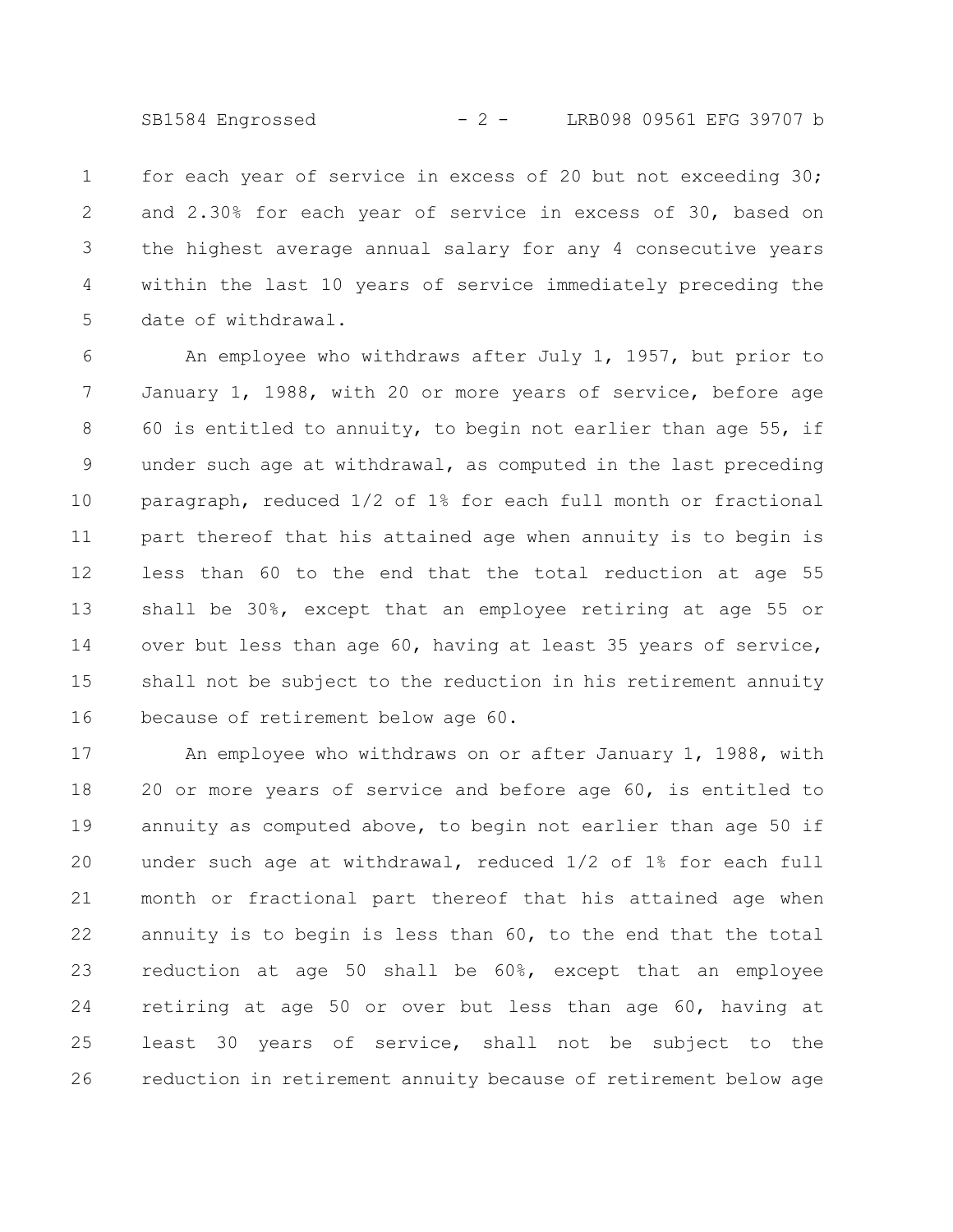60. 1

An employee who withdraws on or after January 1, 1992 but before January 1, 1993, at age 60 or over with 5 or more years of service, may elect, in lieu of any other employee annuity provided in this Section, to receive an annuity for life equal to 2.20% for each of the first 20 years of service, and 2.40% for each year of service in excess of 20, based on the highest average annual salary for any 4 consecutive years within the last 10 years of service immediately preceding the date of withdrawal. An employee who withdraws on or after January 1, 1992, but before January 1, 1993, on or after attainment of age 55 but before attainment of age 60 with 5 or more years of service, is entitled to elect such annuity, but the annuity shall be reduced 0.25% for each full month or fractional part thereof that his attained age when the annuity is to begin is less than age 60, to the end that the total reduction at age 55 shall be 15%, except that an employee retiring at age 55 or over but less than age 60, having at least 30 years of service, shall not be subject to the reduction in retirement annuity because of retirement below age 60. This annuity benefit formula shall only apply to those employees who are age 55 or over prior to January 1, 1993, and who elect to withdraw at age 55 or over on or after January 1, 1992 but before January 1, 1993. 2 3 4 5 6 7 8 9 10 11 12 13 14 15 16 17 18 19 20 21 22 23 24

An employee who withdraws on or after July 1, 1996 but before August 1, 1996, at age 55 or over with 8 or more years of 25 26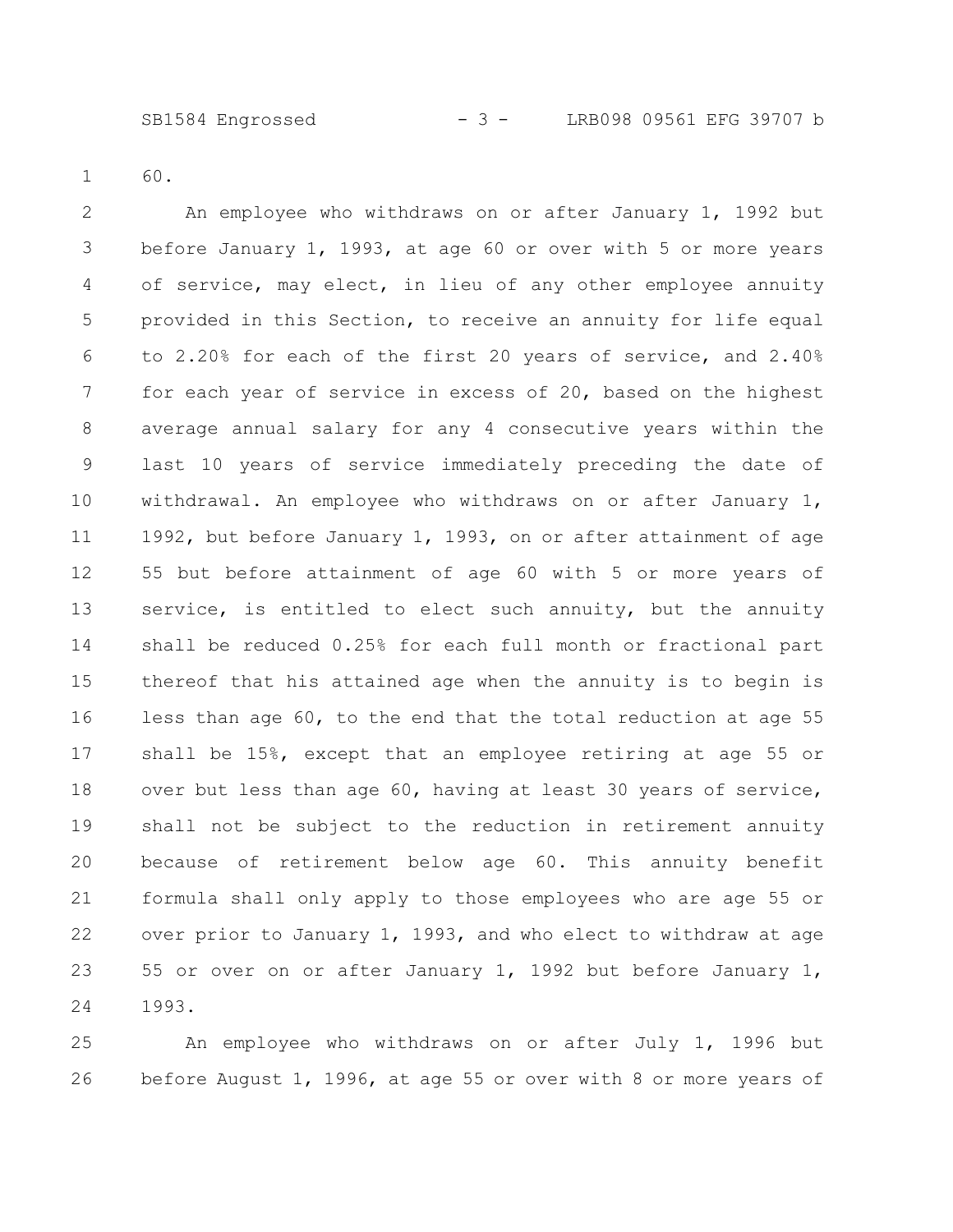SB1584 Engrossed - 4 - LRB098 09561 EFG 39707 b

service, may elect, in lieu of any other employee annuity provided in this Section, to receive an annuity for life equal to 2.20% for each of the first 20 years of service, and 2.40% for each year of service in excess of 20, based on the highest average annual salary for any 4 consecutive years within the last 10 years of service immediately preceding the date of withdrawal, but the annuity shall be reduced by 0.25% for each full month or fractional part thereof that the annuitant's attained age when the annuity is to begin is less than age  $60$ , unless the annuitant has at least 30 years of service. 1 2 3 4 5 6 7 8 9 10

The maximum annuity under this paragraph (a) shall not exceed 70% of highest average annual salary for any 5 consecutive years within the last 10 years of service in the case of an employee who withdraws prior to July 1, 1971, and 75% of the highest average annual salary for any 4 consecutive years within the last 10 years of service immediately preceding the date of withdrawal if withdrawal takes place on or after July 1, 1971 and prior to January 1, 1988, and 80% of the highest average annual salary for any 4 consecutive years within the last 10 years of service immediately preceding the date of withdrawal if withdrawal takes place on or after January 1, 1988. Fifteen hundred dollars shall be considered the minimum amount of annual salary for any year, and the maximum shall be his salary as defined in this Article, except that for the years before 1957 and subsequent to 1952 the maximum annual salary to be considered shall be \$6,000, and for 11 12 13 14 15 16 17 18 19 20 21 22 23 24 25 26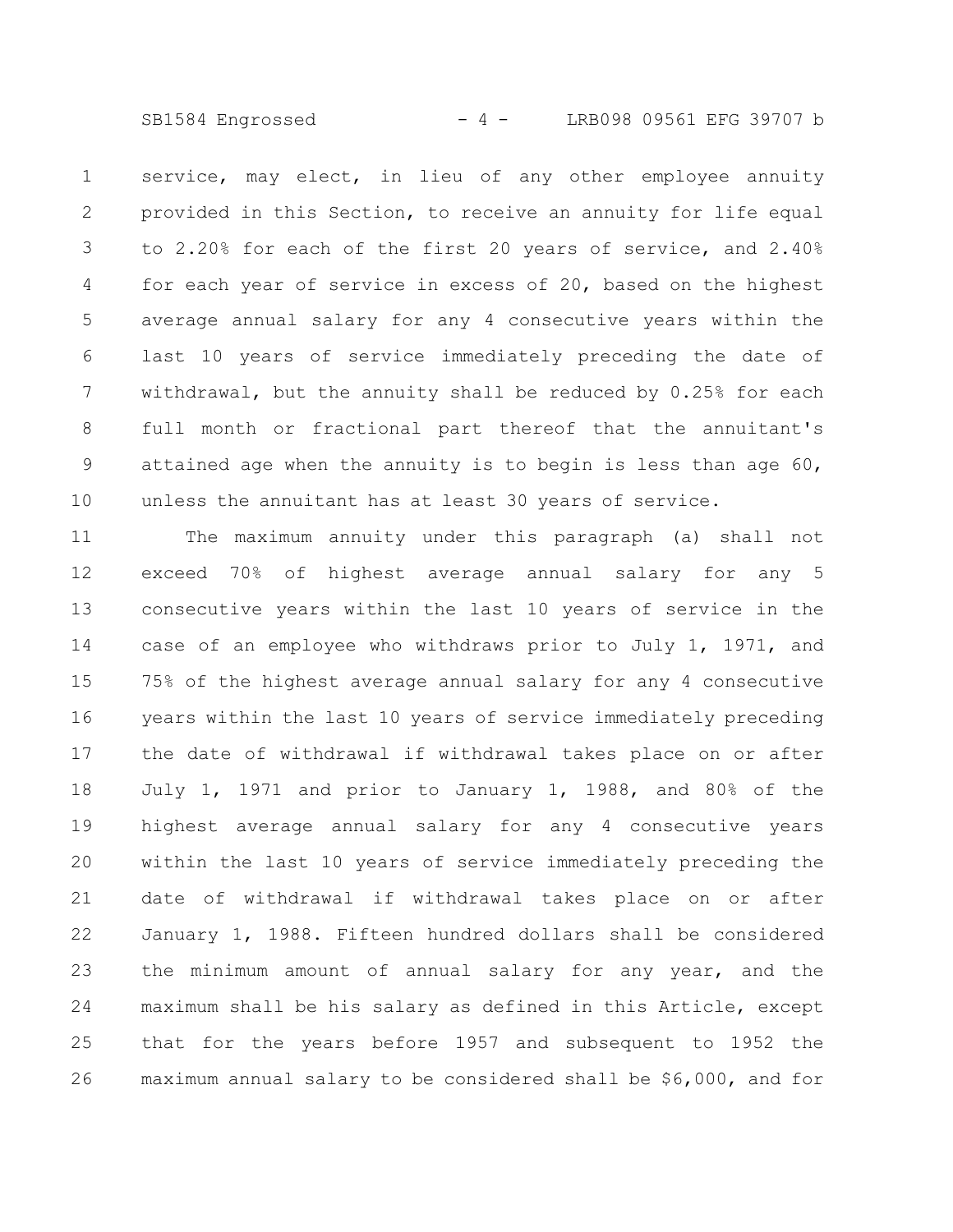SB1584 Engrossed - 5 - LRB098 09561 EFG 39707 b

any year before the year 1953, \$4,800. 1

(b) Any employee who withdraws on or after July 1, 1985 but prior to January 1, 1988, at age 60 or over with 10 or more years of service, may elect in lieu of the benefit in paragraph (a) to receive an annuity for life equal to 2.00% for each year of service, based on the highest average annual salary for any 4 consecutive years within the last 10 years of service immediately preceding the date of withdrawal. An employee who withdraws on or after July 1, 1985, but prior to January 1, 1988, with 10 or more years of service, but before age 60, is entitled to elect such annuity, to begin not earlier than age 55, but the annuity shall be reduced 0.5% for each full month or fractional part thereof that his attained age when the annuity is to begin is less than 60, to the end that the total reduction at age 55 shall be 30%; except that an employee retiring at age 55 or over but less than age 60, having at least 30 years of service, shall not be subject to the reduction in retirement annuity because of retirement below age 60. 2 3 4 5 6 7 8 9 10 11 12 13 14 15 16 17 18 19

An employee who withdraws on or after January 1, 1988, at age 60 or over with 10 or more years of service, may elect, in lieu of the benefit in paragraph (a), to receive an annuity for life equal to 2.20% for each of the first 20 years of service, and 2.4% for each year of service in excess of 20, based on the highest average annual salary for any 4 consecutive years within the last 10 years of service immediately preceding the 20 21 22 23 24 25 26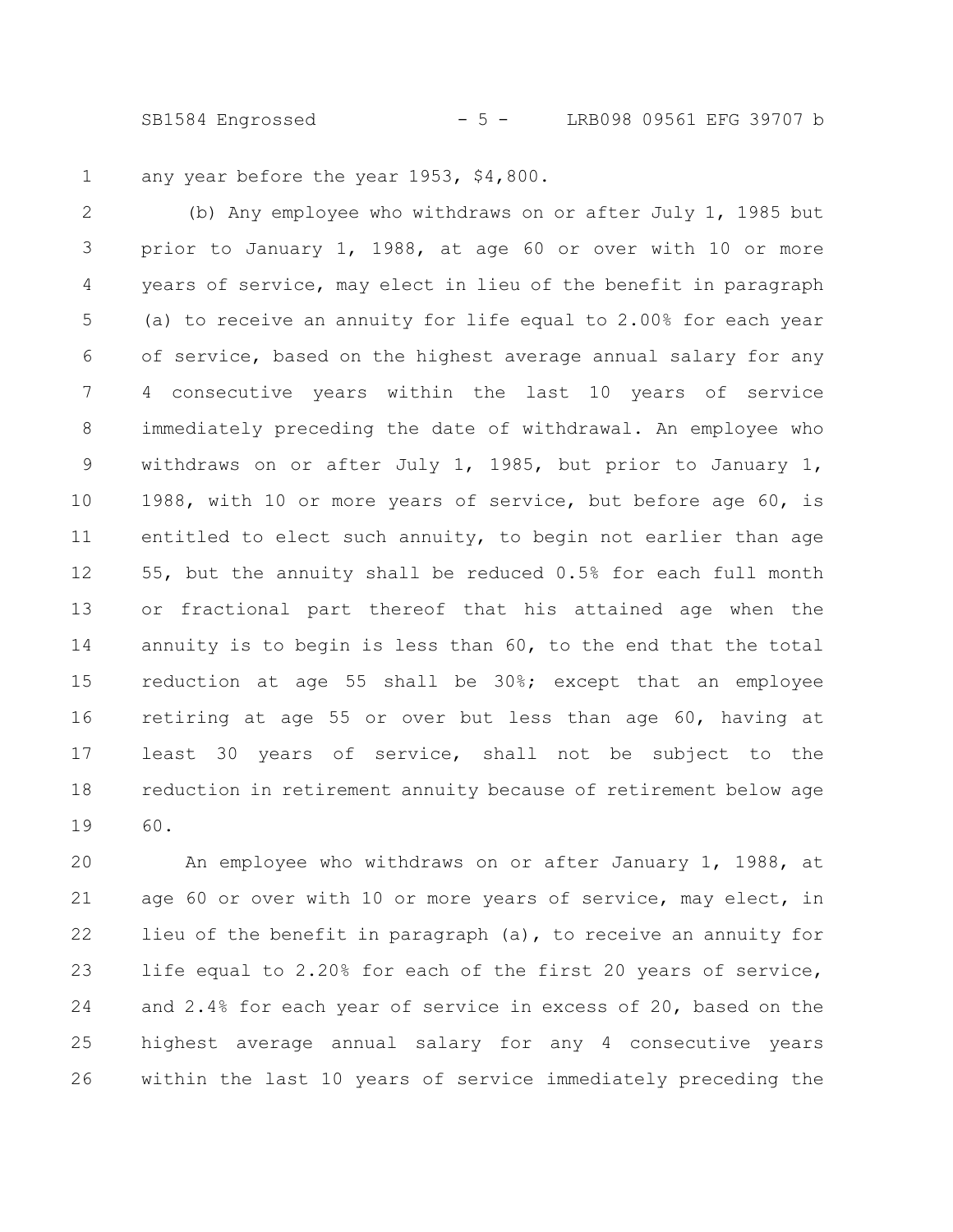SB1584 Engrossed - 6 - LRB098 09561 EFG 39707 b

date of withdrawal. An employee who withdraws on or after January 1, 1988, with 10 or more years of service, but before age 60, is entitled to elect such annuity, to begin not earlier than age 50, but the annuity shall be reduced 0.5% for each full month or fractional part thereof that his attained age when the annuity is to begin is less than 60, to the end that the total reduction at age 50 shall be 60%, except that an employee retiring at age 50 or over but less than age 60, having at least 30 years of service, shall not be subject to the reduction in retirement annuity because of retirement below age 60. 1 2 3 4 5 6 7 8 9 10 11

An employee who withdraws on or after June 30, 2002 with 10 or more years of service may elect, in lieu of any other retirement annuity provided under this Article, to receive an annuity for life, beginning no earlier than upon attainment of age 50, equal to 2.40% of his or her highest average annual salary for any 4 consecutive years within the last 10 years of service immediately preceding withdrawal, for each year of service. If the employee has less than 30 years of service, the annuity shall be reduced by 0.5% for each full month or remaining fraction thereof that the employee's attained age when the annuity is to begin is less than 60. 12 13 14 15 16 17 18 19 20 21 22

The maximum annuity under this paragraph (b) shall not exceed 75% of the highest average annual salary for any 4 consecutive years within the last 10 years of service immediately preceding the date of withdrawal if withdrawal 23 24 25 26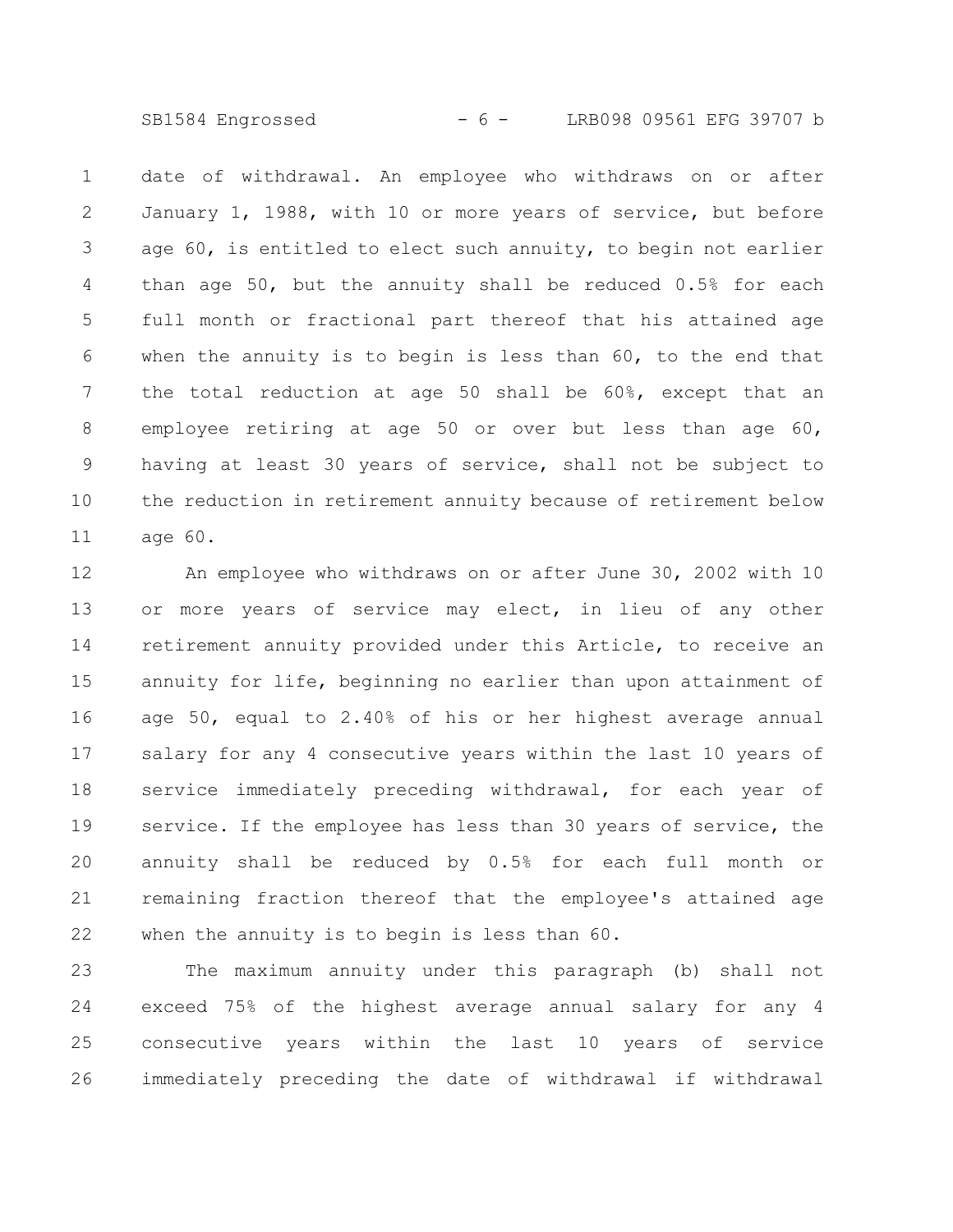SB1584 Engrossed - 7 - LRB098 09561 EFG 39707 b

occurs prior to January 1, 1988, or 80% of the highest average annual salary for any 4 consecutive years within the last 10 years of service immediately preceding the date of withdrawal if withdrawal takes place on or after January 1, 1988. 1 2 3 4

The provisions of this paragraph (b) do not apply to any former County employee receiving an annuity from the fund, who re-enters service as a County employee, unless he renders at least 3 years of additional service after the date of re-entry. (c) For an employee receiving disability benefit, the salary for annuity purposes under paragraph (a) or (b) of this Section shall, for all periods of disability benefit subsequent to the year 1956, be the amount on which his disability benefit 5 6 7 8 9 10 11 12

was based. 13

(d) A county employee with 20 or more years of service, whose entire disability benefit credit period expires before attainment of age 50 (age 55 if expiration occurs before January 1, 1988, or age 62 if the member first became a participant on or after January 1, 2011), while still disabled for service is entitled upon withdrawal to the larger of: 14 15 16 17 18 19

(1) The minimum annuity provided above, assuming that he is then age 50 (age 55 if expiration occurs before January 1, 1988, or age 62 if the member first became a participant on or after January 1, 2011), and reducing such annuity to its actuarial equivalent at his attained age on such date, or 20 21 22 23 24 25

26

(2) the annuity provided from his age and service and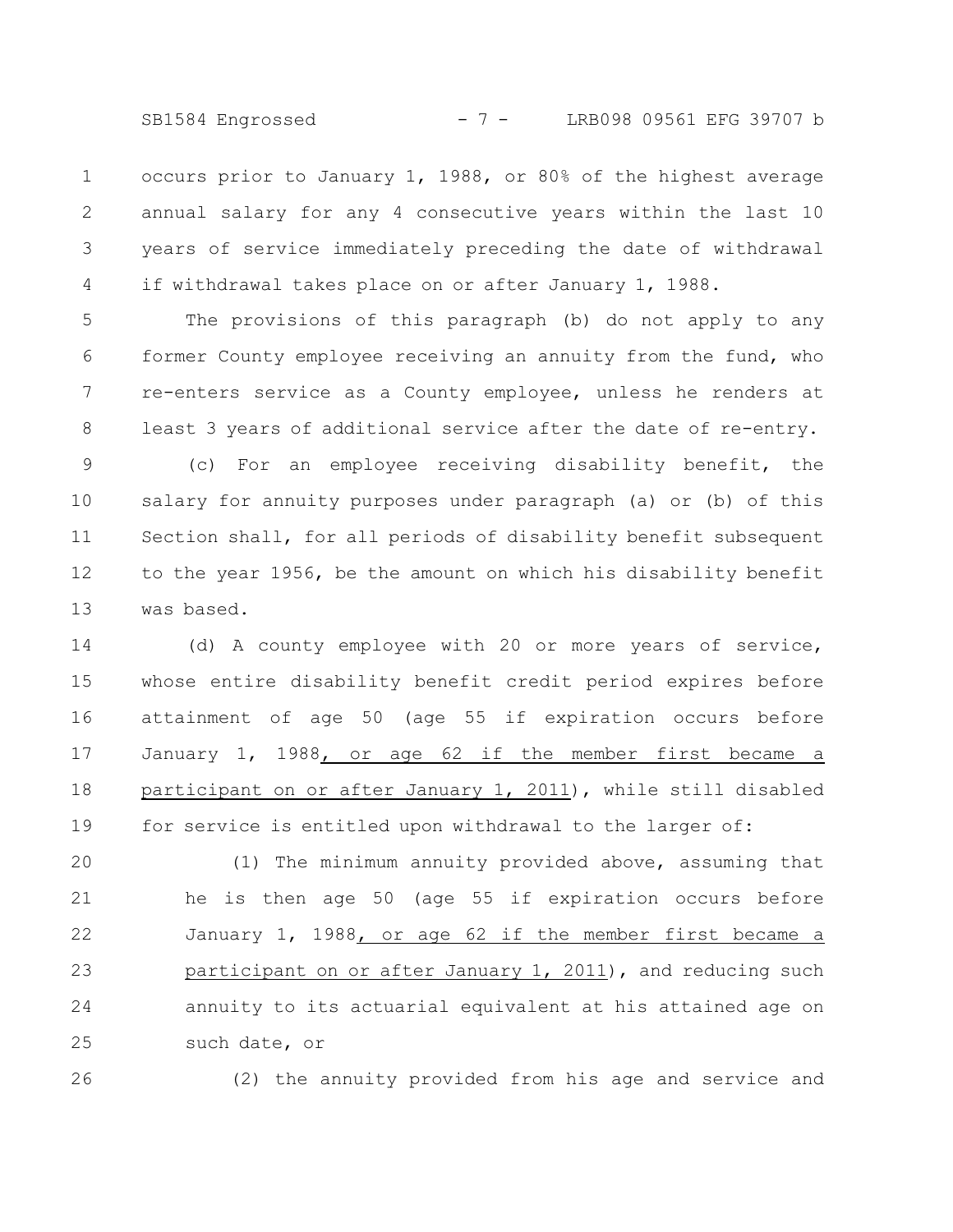SB1584 Engrossed - 8 - LRB098 09561 EFG 39707 b

1

prior service annuity credits.

(e) The minimum annuity provisions above do not apply to any former county employee receiving an annuity from the fund, who re-enters service as a county employee, unless he renders at least 3 years of additional service after the date of re-entry. 2 3 4 5 6

(f) Any employee in service on July 1, 1947, or who enters service thereafter before attaining age 65 and withdraws after age 65 with less than 10 years of service for whom the annuity has been fixed under the foregoing Sections of this Article, shall, instead of the annuity so fixed, receive an annuity as follows: 7 8 9 10 11 12

Such amount as he could have received had the accumulated amounts for annuity been improved with interest at the effective rate to the date of withdrawal, or to attainment of age 70, whichever is earlier, and had the county contributed to such earlier date for age and service annuity the amount that it would have contributed had he been under age 65, after the date his annuity was fixed in accordance with this Article, and assuming his annuity were computed from such accumulations as of his age on such earlier date. However those employees who before July 1, 1953, made additional contributions in accordance with this Article, the annuity so computed under this paragraph shall not exceed the annuity which would be payable under the other provisions of this Section if the employee concerned was credited with 20 years of service and 13 14 15 16 17 18 19 20 21 22 23 24 25 26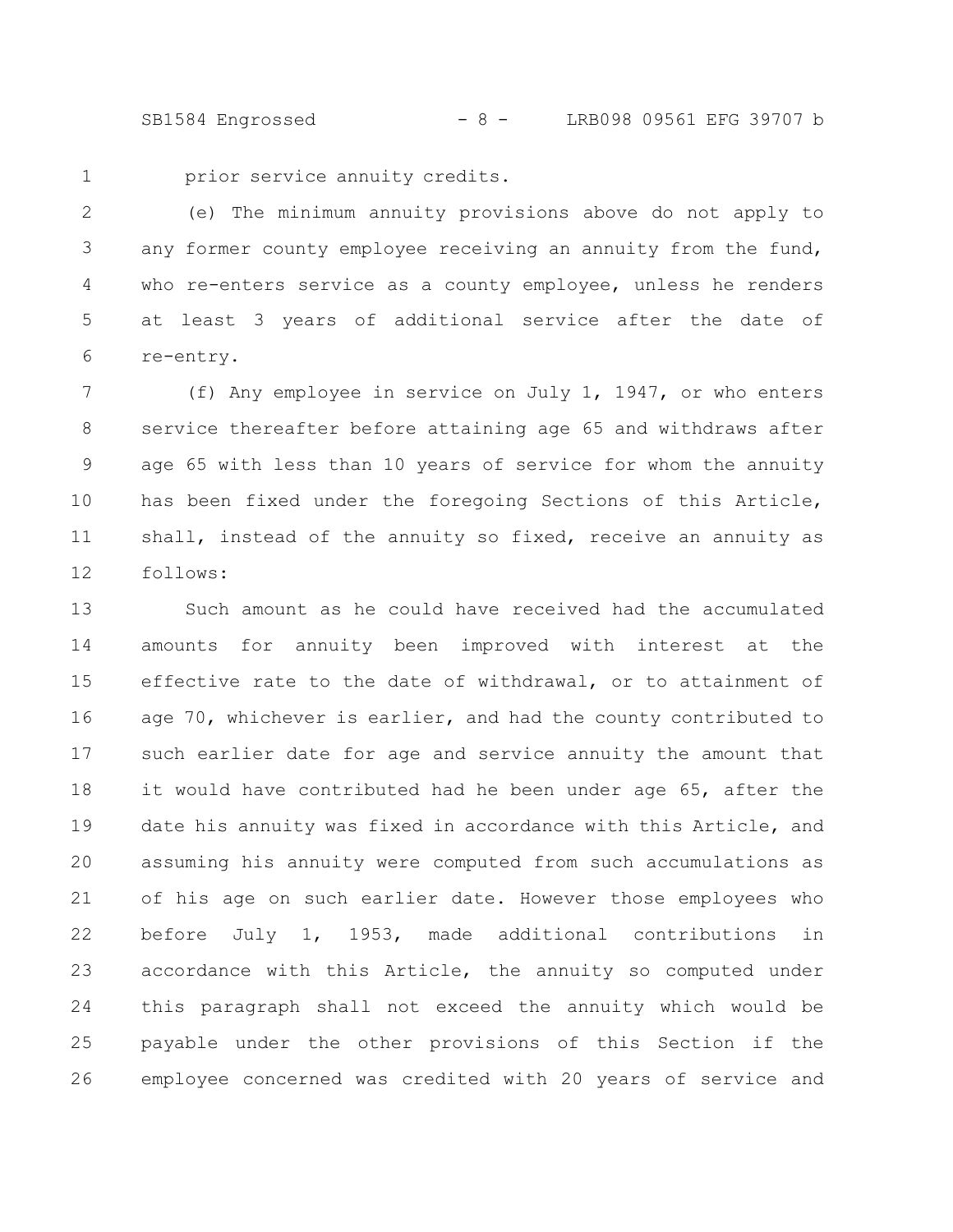SB1584 Engrossed - 9 - LRB098 09561 EFG 39707 b

would qualify for annuity thereunder. 1

(g) Instead of the annuity provided in this or any other Section of this Article, an employee having attained age 65 with at least 15 years of service may elect to receive a minimum annual annuity for life equal to 1% of the highest average annual salary for any 4 consecutive years within the last 10 years of service immediately preceding retirement for each year of service, plus the sum of \$25 for each year of service provided that no such minimum annual annuity may be greater than 60% of such highest average annual salary. 2 3 4 5 6 7 8 9 10

11

(h) The annuity is payable in equal monthly installments.

(i) If, by operation of law, a function of a governmental unit, as defined by Section 20-107 of this Code, is transferred in whole or in part to the county in which this Article 9 is created as set forth in Section 9-101, and employees of the governmental unit are transferred as a class to such county, the earnings credits in the retirement system covering the governmental unit which have been validated under Section 20-109 of this Code shall be considered in determining the highest average annual salary for purposes of this Section 9-134. 12 13 14 15 16 17 18 19 20 21

(j) The annuity being paid to an employee annuitant on July 1, 1988, shall be increased on that date by 1% for each full year that has elapsed from the date the annuity began. 22 23 24

(k) Notwithstanding anything to the contrary in this Article 9, Section 20-131 shall not apply to an employee who 25 26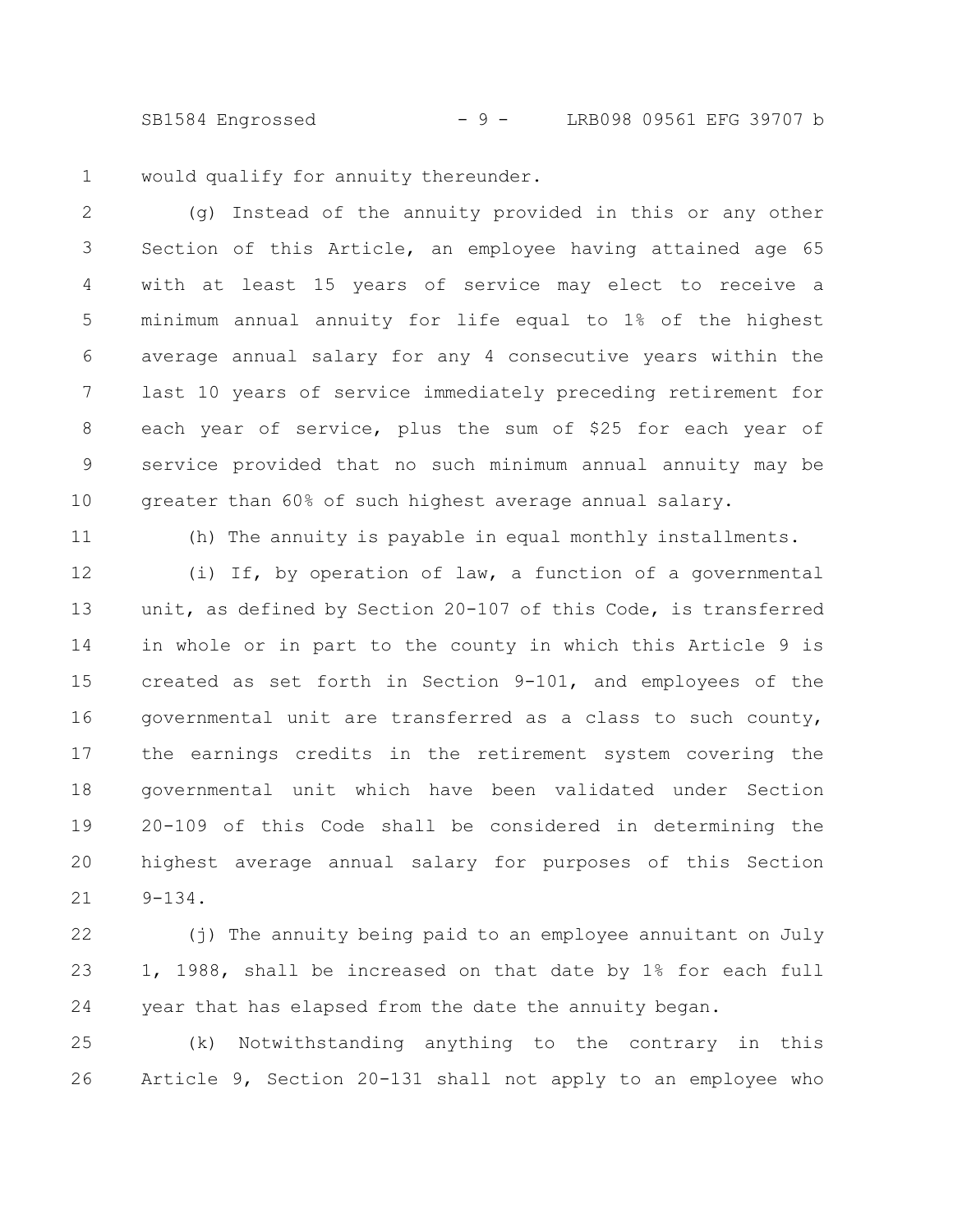SB1584 Engrossed - 10 - LRB098 09561 EFG 39707 b

withdraws on or after January 1, 1988, but prior to attaining age 55. Therefore, no employee shall be entitled to elect to have the alternative formula previously set forth in Section 20-122 prior to the amendatory Act of 1975 apply to any annuity, the payment of which commenced after January 1, 1988, but prior to such employee's attainment of age 55. 1 2 3 4 5 6

(Source: P.A. 92-599, eff. 6-28-02.) 7

(40 ILCS 5/9-160) (from Ch. 108 1/2, par. 9-160) 8

Sec. 9-160. Annuity after withdrawal while disabled. An employee whose disability continues after he has received ordinary disability benefit for the maximum period of time prescribed by this Article, and who withdraws before age 60 while still so disabled, is entitled to receive the annuity provided from the total sum accumulated to his credit from employee contributions and county contributions to be computed as of his age on the date of withdrawal. 9 10 11 12 13 14 15 16

The annuity to which his wife shall be entitled upon his death, shall be fixed on the date of his withdrawal. It shall be provided on a reversionary annuity basis from the total sum accumulated to his credit for widow's annuity on the date of such withdrawal. 17 18 19 20 21

Upon the death of any such employee while on annuity, if his service was at least 4 years after the date of his original entry, and at least 2 years after the date of his latest re-entry, his unmarried child or children under age 18 shall be 22 23 24 25